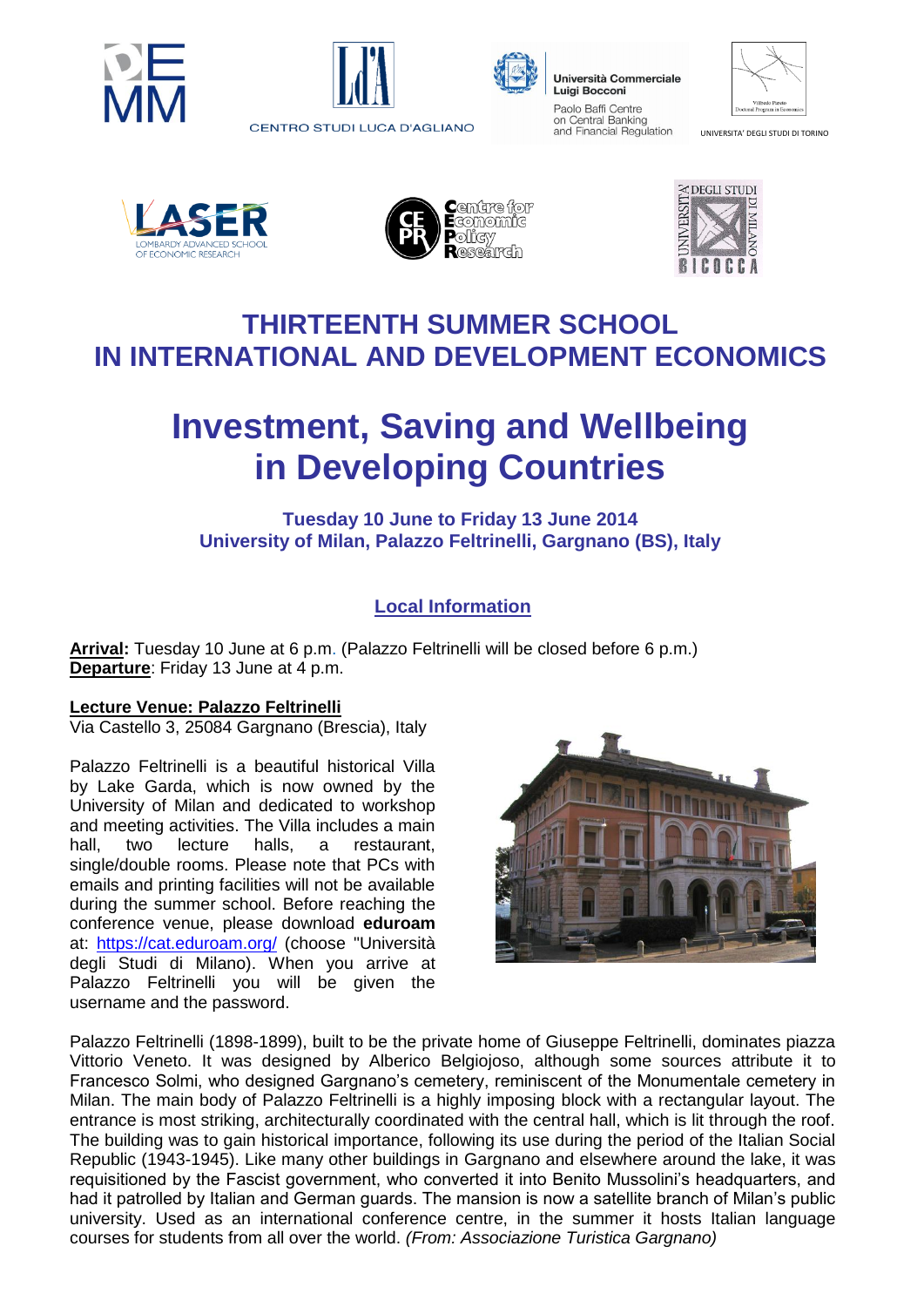#### **Directions**

Foreign participants are advised to travel either to Milan or Milan Bergamo Orio al Serio Airport (Ryanair). Gargnano can be reached as follows:



#### **To Milano Centrale Railway Station**

- **- From Milan Malpensa Airport (Terminal 1 or Terminal 2)**  People arriving by plane at Malpensa airport where most overseas flights land, can take the *Malpensa Shuttle* [\(http://www.malpensashuttle.it/e-index2.php\)](http://www.malpensashuttle.it/e-index2.php) to Milano Centrale Railway Station (every 20 minutes, it takes 50 minutes from T1 and 40 minutes from T2,  $\epsilon$  10). Another option is the *Malpensa Express* train from Malpensa T1 to Milano Centrale (it takes around 50 minutes, € 12, [http://www.malpensaexpress.it/en/\)](http://www.malpensaexpress.it/en/)
- **- From Linate Airport**  People arriving by plane at Linate Airport can reach Milano Centrale Railway Station in 25 minutes by bus ( $\in$  5) or by taxi ( $\in$  15/20).

The timetable of buses departing from all airports to Milano Centrale Railway Station can be downloaded from: [http://www.autostradale.it/interna.aspx?gr=2&sez=60&sot=2.](http://www.autostradale.it/interna.aspx?gr=2&sez=60&sot=2)

#### **To Brescia**

- **- From Milano Centrale Railway Station**  A train should be taken from Milano Centrale to Brescia. A timetable of trains can be downloaded from: [http://www.trenitalia.com.](http://www.trenitalia.com/)
- **- From Milan Bergamo Airport (Orio al Serio)**  People arriving by plane at Orio al Serio Airport (Bergamo, [http://www.sacbo.it\)](http://www.sacbo.it/), where most low-cost flights land), can reach Brescia Central Station in about one hour (€ 12/€ 22). Please be advised that the bus leaves Orio al Serio airport for Brescia at 5.10, 8.40, 10, 11.30,13.30, 15.00,16.30,18.00, 20.30, 23.00 [\(http://www.autostradale.it/pdf/festivitaaereoporti/orari\\_brescia\\_23\\_07\\_12.pdf\)](http://www.autostradale.it/pdf/festivitaaereoporti/orari_brescia_23_07_12.pdf).

#### **To Gargnano**

A bus should be taken from Brescia to Gargnano. The bus station in Brescia is just outside the Brescia Railway Station, on the left and there is a SIA sign. The timetable of buses departing from Brescia to Gargnano on June 10 is the following: 8.10, 8.40, 8.45, 9.10, 9.40, 10.10, 10.40, 11.10, 11.40, 12.10, 12.40, 13.10, 13,40, 14.10, 14.40, 15.10, 15.25, 15.40, 16.10, 16.40, 17.10, 17.40, 18.10, 18.40, 19.10, 20.10. The trip takes about one hour and a half.

Palazzo Feltrinelli is 5 minutes walking distance from the bus station in Gargnano. When you get off the bus at Gargnano, go strait down the main street until you see a pink building which is Palazzo Feltrinelli. Should you need to ask for directions, make sure you ask for Palazzo Feltrinelli and not Villa Feltrinelli, as the latter is not the site of the venue.

#### **DEPARTURE: Friday 13 June 4 p.m.**

#### **Gargnano to Milan Malpensa T1 (***bus, train, train***)**

| Bus Gargnano > Brescia |         | Train Brescia > Milano Centrale  Train Milano Centrale > Malpensa 1 |                |                  |                |
|------------------------|---------|---------------------------------------------------------------------|----------------|------------------|----------------|
| <b>Departure</b>       | Arrival | Departure                                                           | <b>Arrival</b> | <b>Departure</b> | <b>Arrival</b> |
| 16.30                  | 17.40   | $18.09$ (fast train)                                                | 18.55          | 19.25            | 20.17          |